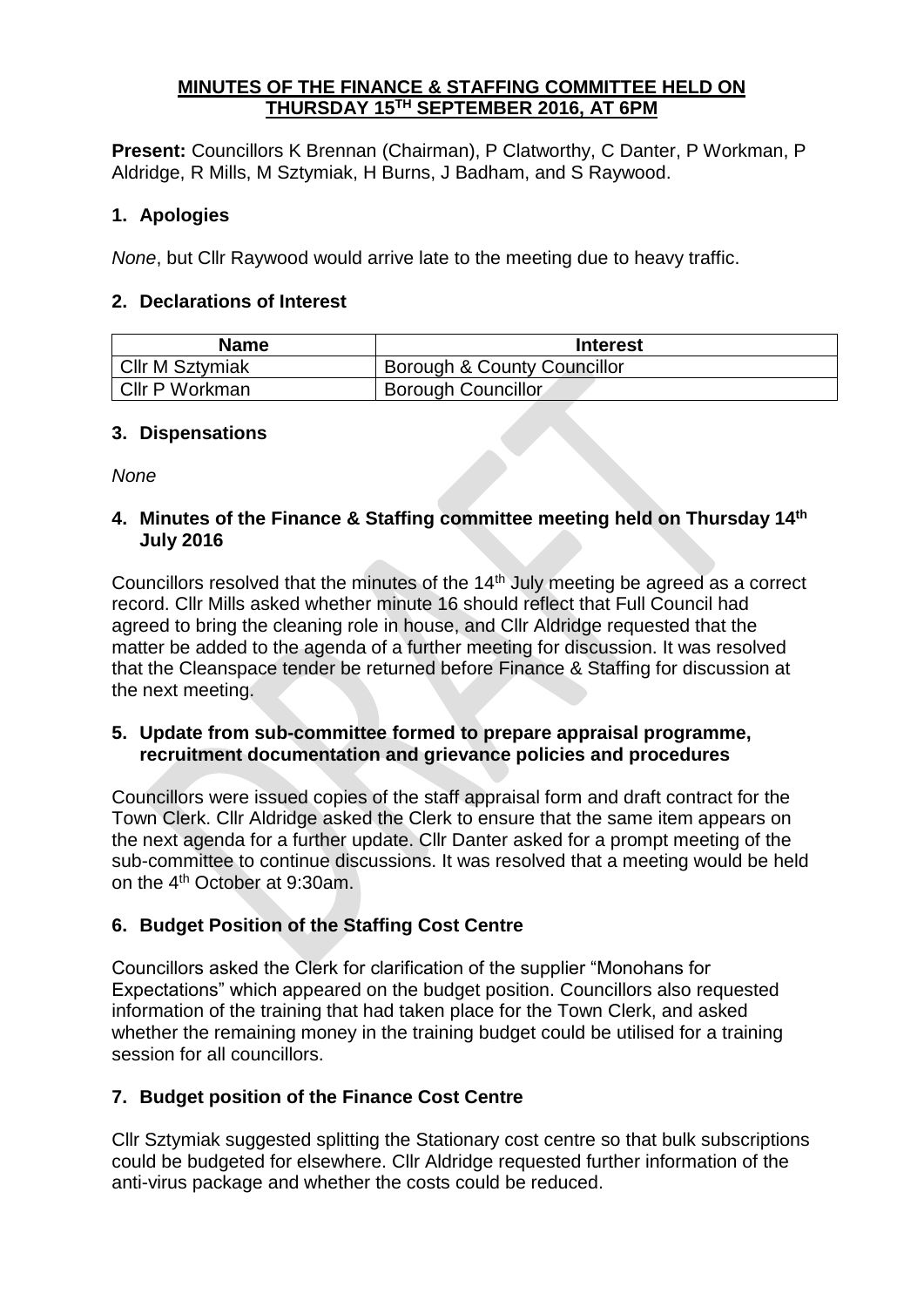Cllr Clatworthy asked whether the council could include the wooden sculptures under the general insurance plan in the future. Cllr Sztymiak requested further clarification on whether this was possible and Cllr Aldridge concurred. Cllr Mills asked for an insurance cost breakdown to be made available to councillors.

## *Cllr Raywood arrived to the meeting.*

Cllr Badham reminded councillors of the Clerk's illness and noted that an extended absence may prevent the requested reports from being presented at the next meeting. Cllr Mills and Cllr Aldridge offered their agreement. Cllr Sztymiak requested that organisations receiving grants be identified on the budget position, and Cllr Brennan requested that 'Grants' be presented as a distinct agenda item on all future agendas.

### **8. Work Programmes**

Councillors noted that the work programme is out of date and would be better presented in a different format. Cllr Aldridge recommended a rolling agenda for repeating items in Finance & Staffing. Cllr Brennan stated that she would liaise with the Clerk to create an updated work programme for the committee.

### **9. Strategic Risks**

Cllr Brennan noted that the risk register also referred to the asset register, which did not have real values of items listed. Cllr Danter requested that the real values of Town Council be determined in place of the insurance value. Councillors requested that the former Clerk's asset list be located and requested that former councillor Ken Powell be contacted to request his assistance with an asset management subcommittee, including Cllr Aldridge.

#### **10.Identification of criteria for payments from the Flood Account and notice of new bank charges applied to this account**

Cllr Danter recommended that the balance in the Flood Account be transferred into the Business Account and ring fenced as a cost centre designated only for disaster relief. Cllr Aldridge seconded this proposal which was approved by the committee. Cllr Raywood asked for clarification of Geoff Pope's remarks which was attached to the agenda, and was informed that Mr Pope had expressed surprise at the lack of claims made against the account rather than the fact that the account was still open. Cllr Aldridge requested that the attached report be amended to state that only uninsurable properties or properties that cannot be fully repaired by an insurance payout be eligible for a disaster relief grant.

#### **11.Update on the settlement of costs for Cllr Poxon's expenses relating to the Town Council website**

Councillors were informed that Cllr Poxon has yet to sign the form issued to him in order to claim back expenses associated with the upkeep of the Town Council website. Cllr Aldridge suggested that the money be given away as a grant to another body if unclaimed. Cllr Burns proposed that the form be amended to provide a time limitation and be resent. Cllr Workman agreed and requested that the Clerk contact him again regarding the form to inquire as to whether he intends to claim. Cllr Brennan noted that the form should be resent in the manner requested by Cllr Burns.